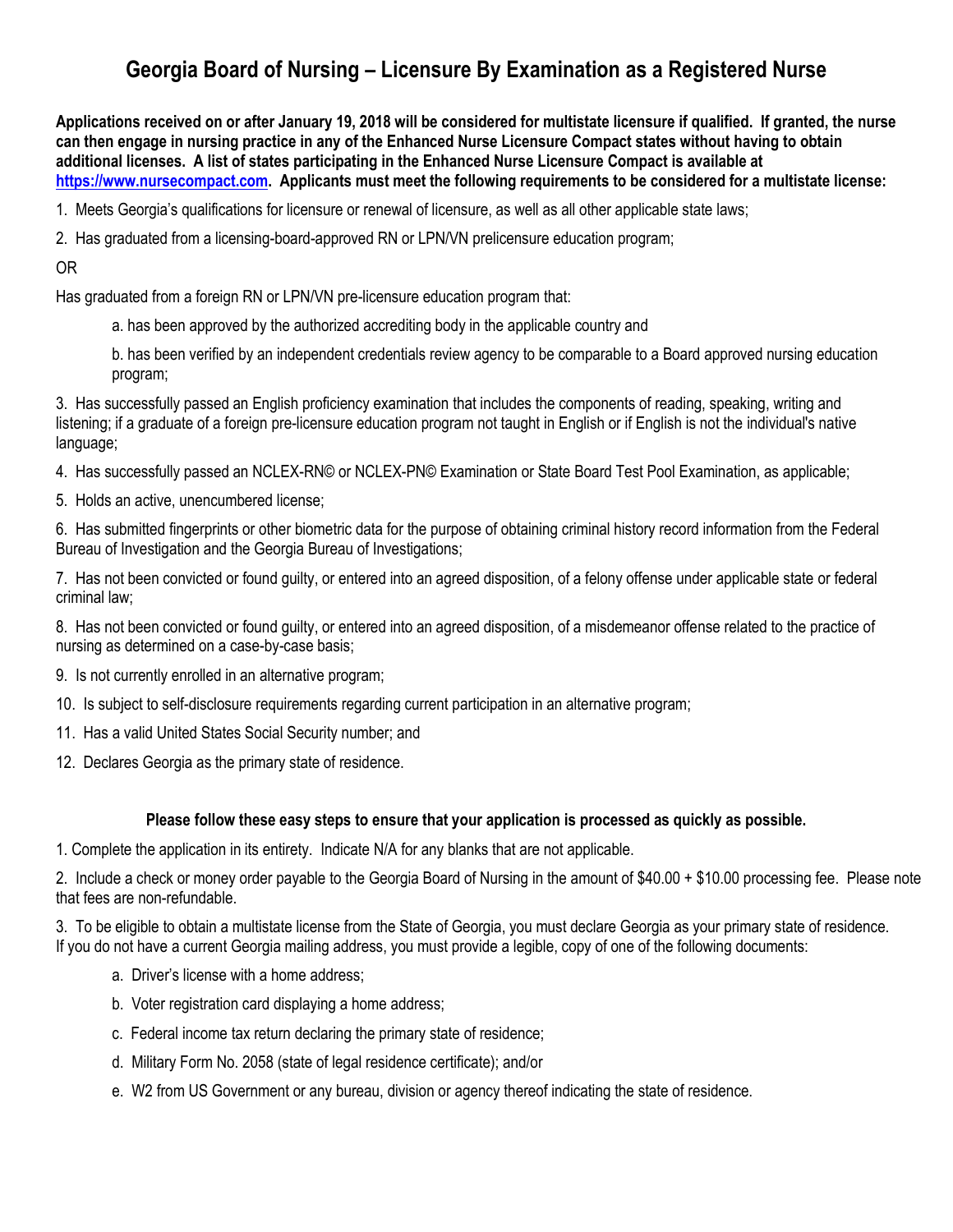4. Submit official transcripts from an approved nursing education program (as described in O.C.G.A. §43-26-3) which led to initial licensure. To avoid processing delays please submit your transcripts as part of your application packet. Transcripts may also be sent electronically t[o nursing@sos.ga.gov](mailto:nursing@sos.ga.gov) by the school or using a transcript exchange service.

Applicants who are graduates of a non-traditional nursing education program as defined in O.C.G.A. §43-26-7(e) must meet certain education and practice requirements. If completion of these requirements cannot be documented the applicant will be required to complete a Board approved preceptorship as described in O.C.G.A. §43-26-7. Please refer to the Georgia Board of Nursing's website at [www.sos.ga.gov/georgia-boa](http://www.sos.ga.gov/plb/nursing)rd-nursing to review applicable Georgia law and Board Rules. Instructions for Nontraditional Nursing Education Program Applicants may also be found at the Board's website under the "Application Downloads" link.

5. Board rule 410-2-.01 requires applicants for licensure by examination to pass NCLEX within three years of the date of graduation. Applicants for licensure by examination who have not passed NCLEX within three years of the date of graduation must enroll in and graduate from an approved nursing education program to reestablish testing eligibility.

6. The Board requires applicants to disclose all previous arrests and discipline by other regulatory boards. If you have ever been arrested or disciplined by any other regulatory board or agency please provide a certified copy of the official documents showing the final disposition of the incident as well as a personal, detailed letter of explanation regarding each incident. To avoid processing delays please submit all documentation as part of your application packet.

7. Georgia law requires applicants to submit secure and verifiable documentation regarding their United States citizenship status. Submit a copy of your driver's license, United States passport or other document as indicated on page 2 of the application packet. To avoid processing delays please submit the required documentation as part of your application packet.

8. Have your completed and signed application notarized.

9. Georgia law requires applicants for licensure to complete a criminal background check. Please visit the Board's website at  [www.sos.ga.gov/georgia-boa](http://www.sos.ga.gov/plb/nursing)rd-nursing and view the instructions for completing a criminal background check by fingerprinting.

10. Register with Pearson Vue for NCLEX using the name provided on the application for licensure and your nursing education program transcripts. Your registration name must match your government issued identification or you will not be allowed to write the exam.

11. If you have a documented disability and require an accommodation under the Americans with Disabilities Act, please visit the Board's website at [www.sos.ga.gov/georgia-boa](http://www.sos.ga.gov/plb/nursing)rd-nursing to search and download the "Request for Accommodation" form. Have your health care provider complete and submit that form with the required documentation using the instructions contained on the form. Please note, accommodation requests must be approved prior to scheduling your test date.

12. Mail your completed application to the Georgia Board of Nursing for processing. Applications are processed in the order in which they are received. To avoid processing delays please be sure to include all required documentation with your application packet. Applications are valid for one year from the date of submission. When mailing your application please use a 9x12 envelope and do not fold or staple any of the documents.

You must not engage in registered nursing practice in Georgia until you are licensed by the Georgia Board of Nursing. Any person practicing or offering to practice nursing or using the title "registered professional nurse," as defined in O.C.G.A. §§ 43-26-1 et.seq. within the State of Georgia, shall be licensed as provided in O.C.G.A. §§ 43-26-1 et.seq.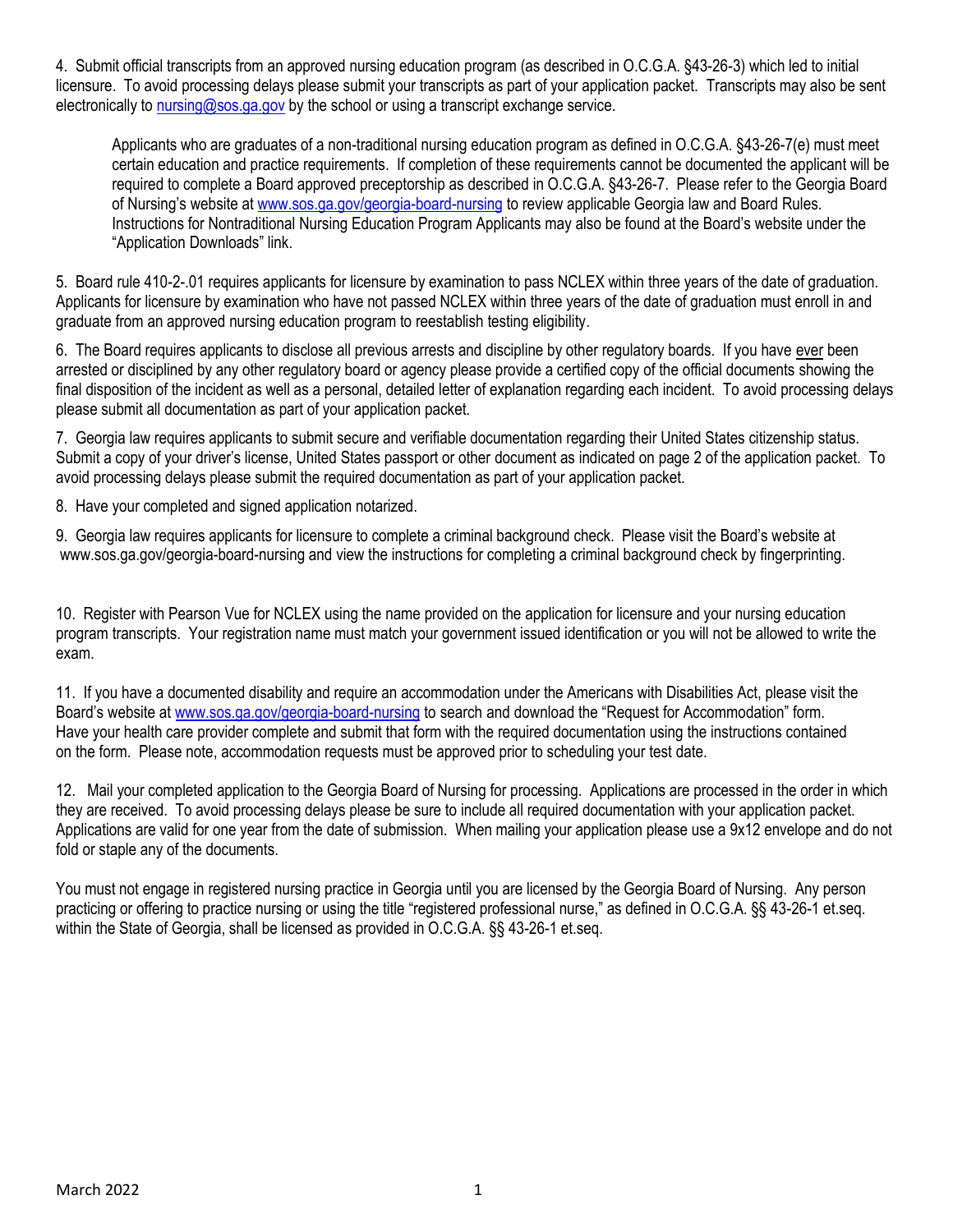

# **Georgia Board of Nursing**

237 Coliseum Drive Macon, Georgia 31217 (404) 424-9966 www.sos.ga.[gov/georgia-board-nursing](http://www.sos.ga.gov/plb/nursing)

## **Application for Licensure By Examination as a Registered Nurse Application Fee \$40.00 +\$10.00 Processing Fee Fees Are Nonrefundable**

|             | Date Entered <b>Example 2018</b> |  |
|-------------|----------------------------------|--|
| Receipt #   |                                  |  |
|             | Submitted \$                     |  |
|             |                                  |  |
| Date Issued |                                  |  |

 $\square$  Please check this box if you are a military spouse or a transitioning service member of the United States armed forces (including the National Guard).

| <b>Demographic Information</b>                                                                                                                                                                                                                                                                                                                                |                   |      |  |
|---------------------------------------------------------------------------------------------------------------------------------------------------------------------------------------------------------------------------------------------------------------------------------------------------------------------------------------------------------------|-------------------|------|--|
| Please Print Legibly or Type all Information                                                                                                                                                                                                                                                                                                                  |                   |      |  |
| Last Name:                                                                                                                                                                                                                                                                                                                                                    | First Name:       |      |  |
| Middle Name:                                                                                                                                                                                                                                                                                                                                                  | Previous Name(s): |      |  |
| Social Security Number:                                                                                                                                                                                                                                                                                                                                       | Date of Birth:    |      |  |
| Gender:<br>Female<br>Male<br>Ω.<br>$\Box$                                                                                                                                                                                                                                                                                                                     | Email:            |      |  |
| Physical Address Information - Applicants must provide a physical address of record.<br>A post office box is not acceptable for this field.                                                                                                                                                                                                                   |                   |      |  |
| Physical Address:                                                                                                                                                                                                                                                                                                                                             |                   |      |  |
| City:                                                                                                                                                                                                                                                                                                                                                         | State:            | Zip: |  |
| Mailing Address Information - Pursuant to O.C.G.A. §43-1-2(k), if issued a license, your mailing address and license number are public<br>information and will appear on the Board's website. A post office box may be used for this field.                                                                                                                   |                   |      |  |
| Mailing Address:                                                                                                                                                                                                                                                                                                                                              |                   |      |  |
|                                                                                                                                                                                                                                                                                                                                                               |                   |      |  |
| City:                                                                                                                                                                                                                                                                                                                                                         | State:            | Zip  |  |
| Phone:                                                                                                                                                                                                                                                                                                                                                        | Alternate Phone:  |      |  |
| <b>Declaration of Primary State of Residency</b>                                                                                                                                                                                                                                                                                                              |                   |      |  |
| To be considered for a multistate license, Georgia must be your primary state of residency.                                                                                                                                                                                                                                                                   |                   |      |  |
| I declare Georgia as my primary state of residency and I am providing a Georgia address.<br>No<br>Yes<br>$\Box$<br>Π                                                                                                                                                                                                                                          |                   |      |  |
| If you do not have a current Georgia mailing address, you must provide one of the documents in the section titled Declaration of<br>Primary State of Residence in the instructions. If Georgia is not your primary state of residence, you are not eligible for a Georgia<br>multistate license.                                                              |                   |      |  |
| Do you hold an active enhanced Nurse Licensure Compact multistate license in another state?<br>No<br>Yes<br>⊓<br>Please note, a nurse may only hold one multistate license. If you currently hold a multistate license in another jurisdiction and you are<br>not changing your primary state of residency to Georgia you should not submit this application. |                   |      |  |
|                                                                                                                                                                                                                                                                                                                                                               |                   |      |  |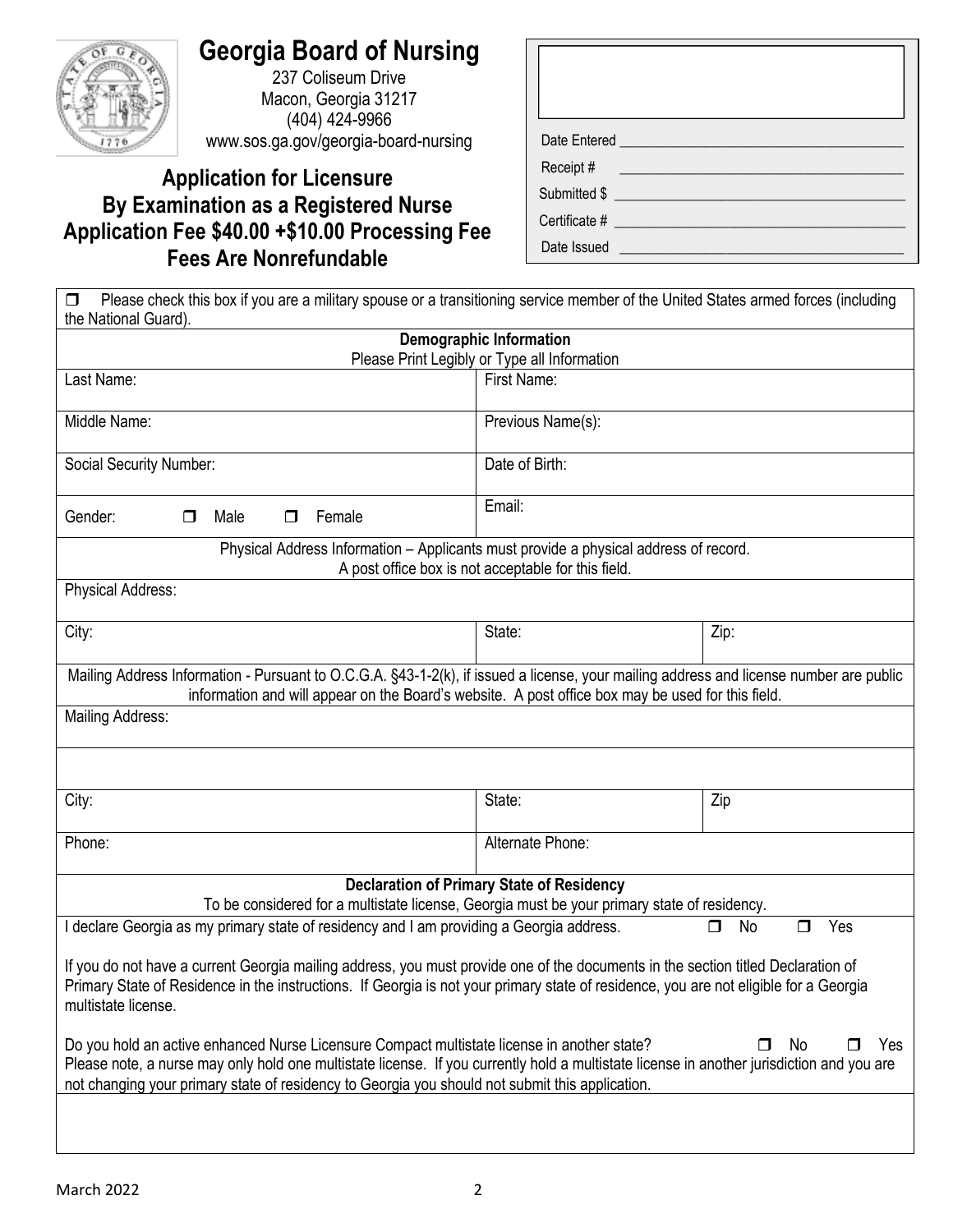| <b>Nursing Education Information</b><br>To be considered for licensure, your nursing education program must meet the requirements of O.C.G.A. §43-26-3(1.2). Submit official<br>transcripts verifying your degree/graduation date from your nursing education program.                                                                                                                                                   |                                                                                                                      |                                                |                                       |                                                        |
|--------------------------------------------------------------------------------------------------------------------------------------------------------------------------------------------------------------------------------------------------------------------------------------------------------------------------------------------------------------------------------------------------------------------------|----------------------------------------------------------------------------------------------------------------------|------------------------------------------------|---------------------------------------|--------------------------------------------------------|
| Name of Basic Nursing Education Program:                                                                                                                                                                                                                                                                                                                                                                                 |                                                                                                                      |                                                |                                       |                                                        |
| Location of Basic Nursing<br>City:<br><b>Education Program:</b>                                                                                                                                                                                                                                                                                                                                                          |                                                                                                                      | State:                                         |                                       | Zip:                                                   |
| Date of Graduation:                                                                                                                                                                                                                                                                                                                                                                                                      |                                                                                                                      | Degree Awarded:<br><b>Baccalaureate Degree</b> | Diploma<br>$\Box$<br>$\Box$<br>$\Box$ | Associate Degree<br>Master's Degree<br>Other<br>$\Box$ |
| Have you previously applied to take NCLEX in this or any other state?<br>If yes, please list the state in which you applied and the date of examination:                                                                                                                                                                                                                                                                 |                                                                                                                      |                                                | No<br>$\Box$                          | Yes<br>⊓                                               |
| <b>State</b>                                                                                                                                                                                                                                                                                                                                                                                                             | <b>Date</b>                                                                                                          |                                                | <b>State</b>                          | <b>Date</b>                                            |
|                                                                                                                                                                                                                                                                                                                                                                                                                          |                                                                                                                      |                                                |                                       |                                                        |
|                                                                                                                                                                                                                                                                                                                                                                                                                          |                                                                                                                      |                                                |                                       |                                                        |
|                                                                                                                                                                                                                                                                                                                                                                                                                          |                                                                                                                      |                                                |                                       |                                                        |
| If you have previously been authorized to take NCLEX in another state or jurisdiction, why are you seeking licensure by examination in                                                                                                                                                                                                                                                                                   |                                                                                                                      |                                                |                                       |                                                        |
|                                                                                                                                                                                                                                                                                                                                                                                                                          |                                                                                                                      |                                                |                                       |                                                        |
|                                                                                                                                                                                                                                                                                                                                                                                                                          | Failure to reveal an offense, arrest, ticket, or citation may subject your license to a disciplinary order and fine. | <b>Criminal and Disciplinary Information</b>   |                                       |                                                        |
| Have you ever been arrested?                                                                                                                                                                                                                                                                                                                                                                                             |                                                                                                                      |                                                |                                       | No<br>⊓<br>Yes<br>п                                    |
| If yes, please submit, with your application, a certified copy of the court records showing the final disposition of all charges and letter of<br>explanation which addresses each charge.                                                                                                                                                                                                                               |                                                                                                                      |                                                |                                       |                                                        |
| Note: The answer to this question is "Yes" if an arrest or conviction has been pardoned, expunged, dismissed or deferred, you pled and<br>completed probation under First Offender and/or your civil rights have been restored and/or you have received legal advice that the<br>offense will not appear on your criminal record.                                                                                        |                                                                                                                      |                                                |                                       |                                                        |
| Has any licensing authority in Georgia or any other jurisdiction ever refused to issue you a license or ever revoked, annulled, cancelled,<br>accepted surrender of, suspended, placed on probation, refused to renew a professional license, certificate or multi-state privilege held<br>by you now or previously, or ever fined, censured, reprimanded or otherwise disciplined you?<br>No<br>$\Box$<br>Yes<br>$\Box$ |                                                                                                                      |                                                |                                       |                                                        |
| Within the past five (5) years have you been addicted to and/or treated for the use of alcohol or any other drug?<br>Yes<br>$\Box$<br>No.<br>$\Box$                                                                                                                                                                                                                                                                      |                                                                                                                      |                                                |                                       |                                                        |
| Are you currently under investigation or is a disciplinary action pending against your nursing license or any other license or certification<br>you hold in any state or territory of the United States? ?<br>No<br>$\Box$<br>Yes                                                                                                                                                                                        |                                                                                                                      |                                                |                                       |                                                        |
| Are you currently a participant in a state board/designee monitoring program including alternative to discipline, diversion or a peer<br>assistance program?<br>No<br>Yes<br>$\Box$<br>П                                                                                                                                                                                                                                 |                                                                                                                      |                                                |                                       |                                                        |
| Have you ever been terminated from an alternative to discipline, diversion, or a peer assistance program due to unsuccessful<br>completion?<br>No<br>Yes<br>$\Box$<br>□                                                                                                                                                                                                                                                  |                                                                                                                      |                                                |                                       |                                                        |
| Do you currently possess any condition which may in any way impair your ability to practice or otherwise alter your behavior as it<br>relates to the practice of nursing?<br>No<br>Yes                                                                                                                                                                                                                                   |                                                                                                                      |                                                |                                       |                                                        |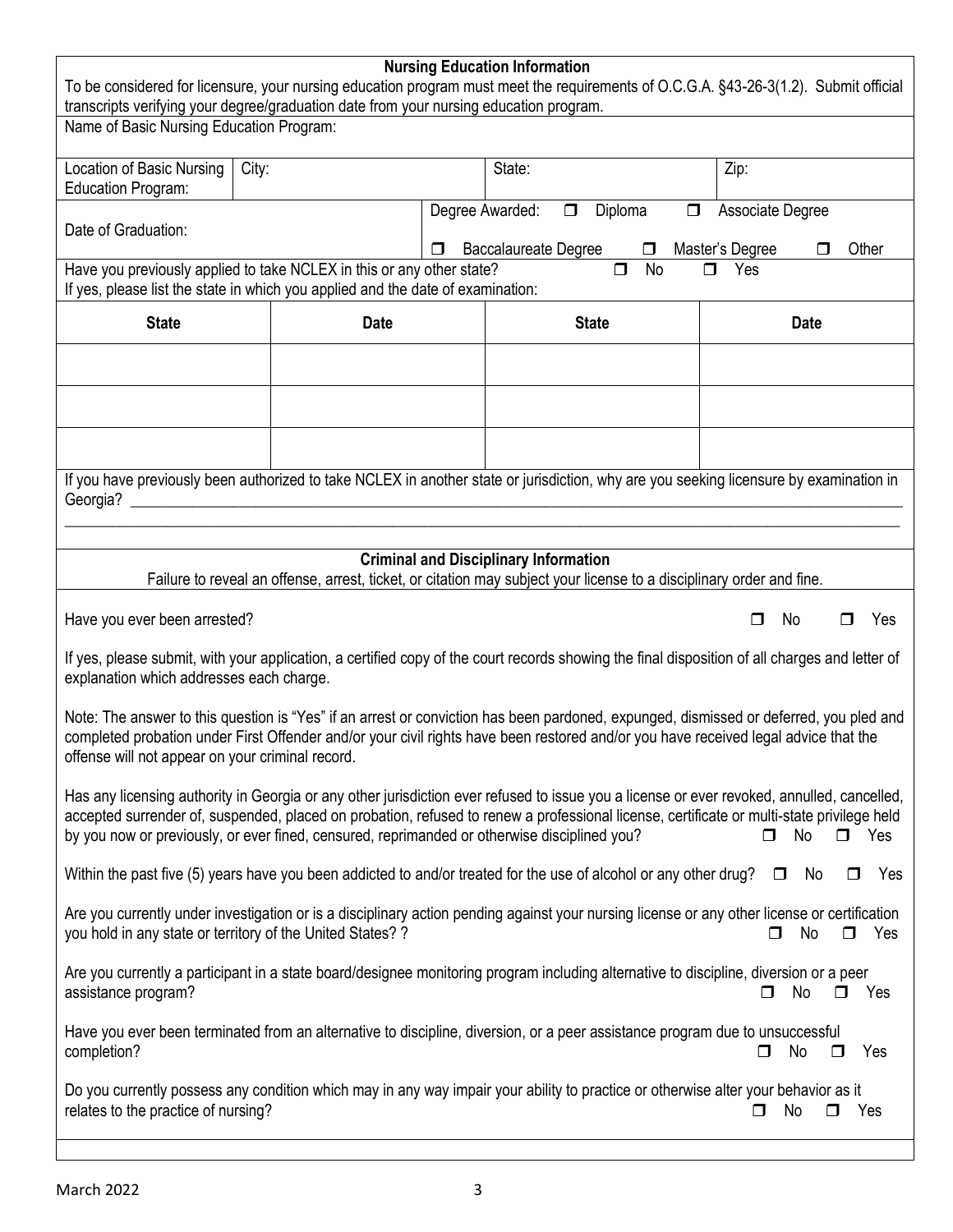|                            |                                                                                                     | <b>Citizenship and Immigration Information</b>           |                                                                                                                                                                                                                                                                                                                                                                                                                                                                                              |
|----------------------------|-----------------------------------------------------------------------------------------------------|----------------------------------------------------------|----------------------------------------------------------------------------------------------------------------------------------------------------------------------------------------------------------------------------------------------------------------------------------------------------------------------------------------------------------------------------------------------------------------------------------------------------------------------------------------------|
| and SEVIS ID if required.  |                                                                                                     |                                                          | Georgia law requires applicants to submit a copy of your Secure and Verifiable Document. This includes a copy of your driver's license,<br>United States Passport or a copy of your current immigration document(s) which includes your alien identification number, I-94 number                                                                                                                                                                                                             |
|                            | This list may be found on the Board's website at this address: www.sos.ga.gov/georgia-board-nursing |                                                          | A complete list of secure and verifiable documents published under the authority of O.C.G.A. § 50-36-2, contains documents that are<br>verifiable for identification purposes, and documents on this list may not necessarily be indicative of residency or immigration status.                                                                                                                                                                                                              |
| <b>Applicant Affidavit</b> | and I agree to abide by these laws and rules, as amended from time to time.                         |                                                          | I hereby swear and affirm that all information provided in this application is true and correct to the best of my knowledge and belief. I<br>further swear and affirm that I have read and understand the current state laws and rules and regulations of the Georgia Board of Nursing                                                                                                                                                                                                       |
| O.C.G.A. § 50-36-1:        |                                                                                                     |                                                          | By signing this application, electronically or otherwise, I hereby swear and affirm one of the following to be true and accurate pursuant to                                                                                                                                                                                                                                                                                                                                                 |
|                            | Document(s) such as driver's license, passport, or other lawful document.                           |                                                          | I am a United States citizen 18 years of age or older. Please submit a copy of your current Secure and Verifiable                                                                                                                                                                                                                                                                                                                                                                            |
|                            | needed, SEVIS number.                                                                               |                                                          | I am not a United States citizen, but I am a legal permanent resident of the United States 18 years of age or older, or I<br>am a qualified alien or non-immigrant under the Federal Immigration and Nationality Act 18 years of age or older with<br>an alien number issued by the Department of Homeland Security or other federal immigration agency. Please submit<br>a copy of your current immigration document(s) which includes either your Alien number or your I-94 number and, if |
|                            | may result in disciplinary action by the Georgia Board of Nursing and/or criminal prosecution.      |                                                          | Under penalties of perjury, I understand that any false or misleading information in, or in connection with my application, may be cause<br>for denial or revocation of licensure. In making the above attestation, I understand that any failure to make full and accurate disclosures                                                                                                                                                                                                      |
|                            | Printed Name of Applicant                                                                           |                                                          | <b>Applicant Signature</b>                                                                                                                                                                                                                                                                                                                                                                                                                                                                   |
|                            | Sworn to and subscribed before me this ______ day of _____________, 20______.                       |                                                          |                                                                                                                                                                                                                                                                                                                                                                                                                                                                                              |
|                            | Signature of Notary Public                                                                          |                                                          | <b>Commission Expiration Date</b>                                                                                                                                                                                                                                                                                                                                                                                                                                                            |
|                            |                                                                                                     | - THIS FORM MUST BE SIGNED IN THE PRESENCE OF A NOTARY - |                                                                                                                                                                                                                                                                                                                                                                                                                                                                                              |
|                            |                                                                                                     |                                                          |                                                                                                                                                                                                                                                                                                                                                                                                                                                                                              |
|                            |                                                                                                     |                                                          |                                                                                                                                                                                                                                                                                                                                                                                                                                                                                              |
|                            |                                                                                                     |                                                          |                                                                                                                                                                                                                                                                                                                                                                                                                                                                                              |
|                            |                                                                                                     |                                                          |                                                                                                                                                                                                                                                                                                                                                                                                                                                                                              |
|                            |                                                                                                     |                                                          |                                                                                                                                                                                                                                                                                                                                                                                                                                                                                              |
|                            |                                                                                                     |                                                          |                                                                                                                                                                                                                                                                                                                                                                                                                                                                                              |
|                            |                                                                                                     |                                                          |                                                                                                                                                                                                                                                                                                                                                                                                                                                                                              |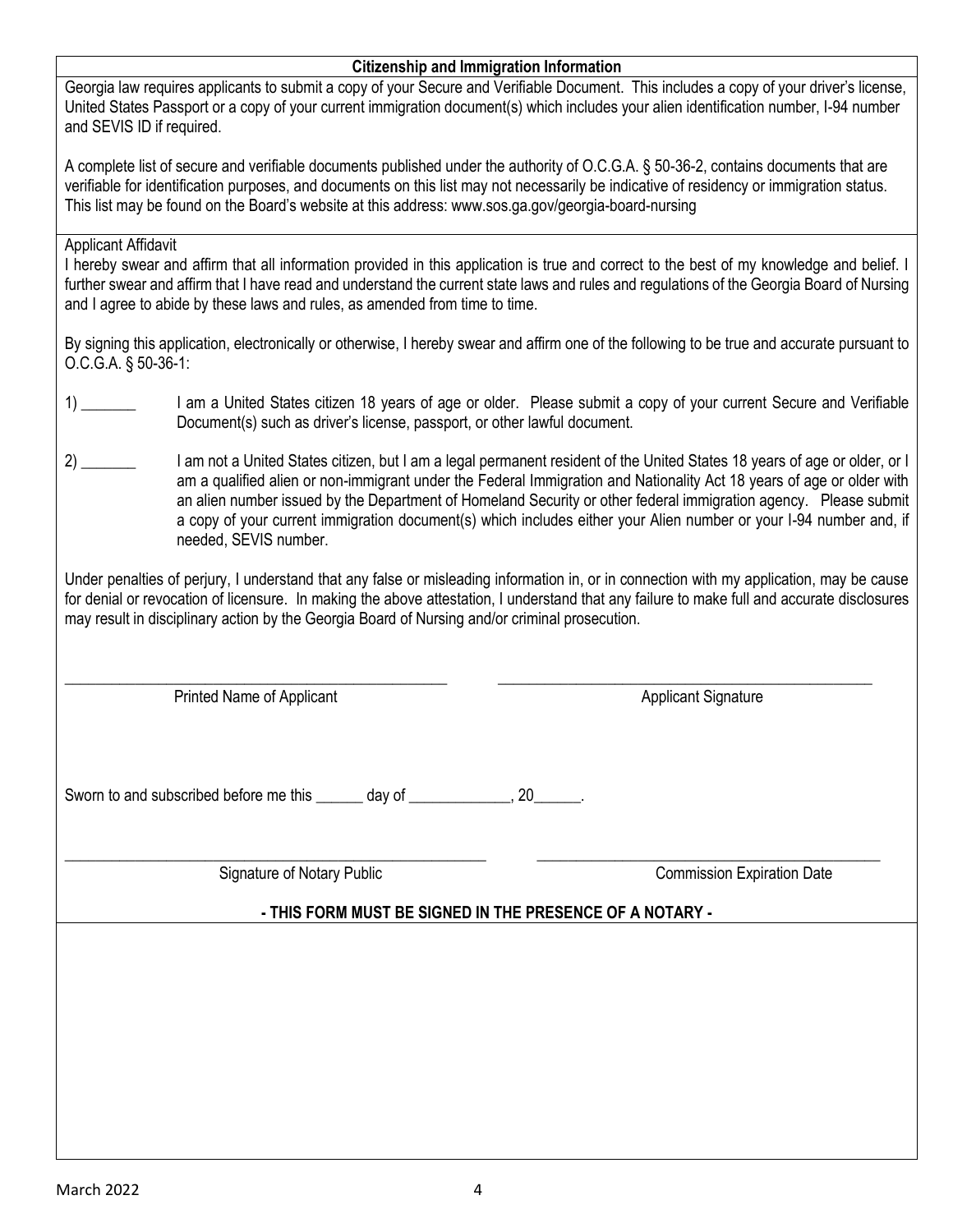#### **Application Checklist**

To ensure that your application is complete, please use the following checklist:

- Enclose a check or money order payable to the Georgia Board of Nursing in the amount of \$40.00. Remember—application fees are nonrefundable.
- Enclose an official copy of your nursing education transcripts.
- Enclose secure and verifiable documentation of United States citizenship or legal immigration status.
- Register for your criminal background check with Gemalto/GAPS.
- Submit your completed application to:

#### Georgia Board of Nursing 237 Coliseum Drive Macon Georgia 31217 404-424-9966 ww[w.sos.ga.gov/georgia-board-nu](http://www.sos.ga.gov/plb/nursing)rsing

You may check your application status by visiting the Board's website at [www.sos.ga.gov/georgia-boa](http://www.sos.ga.gov/plb/nursing)rd-nursing and click on "Licensing Services" and "Application Status."